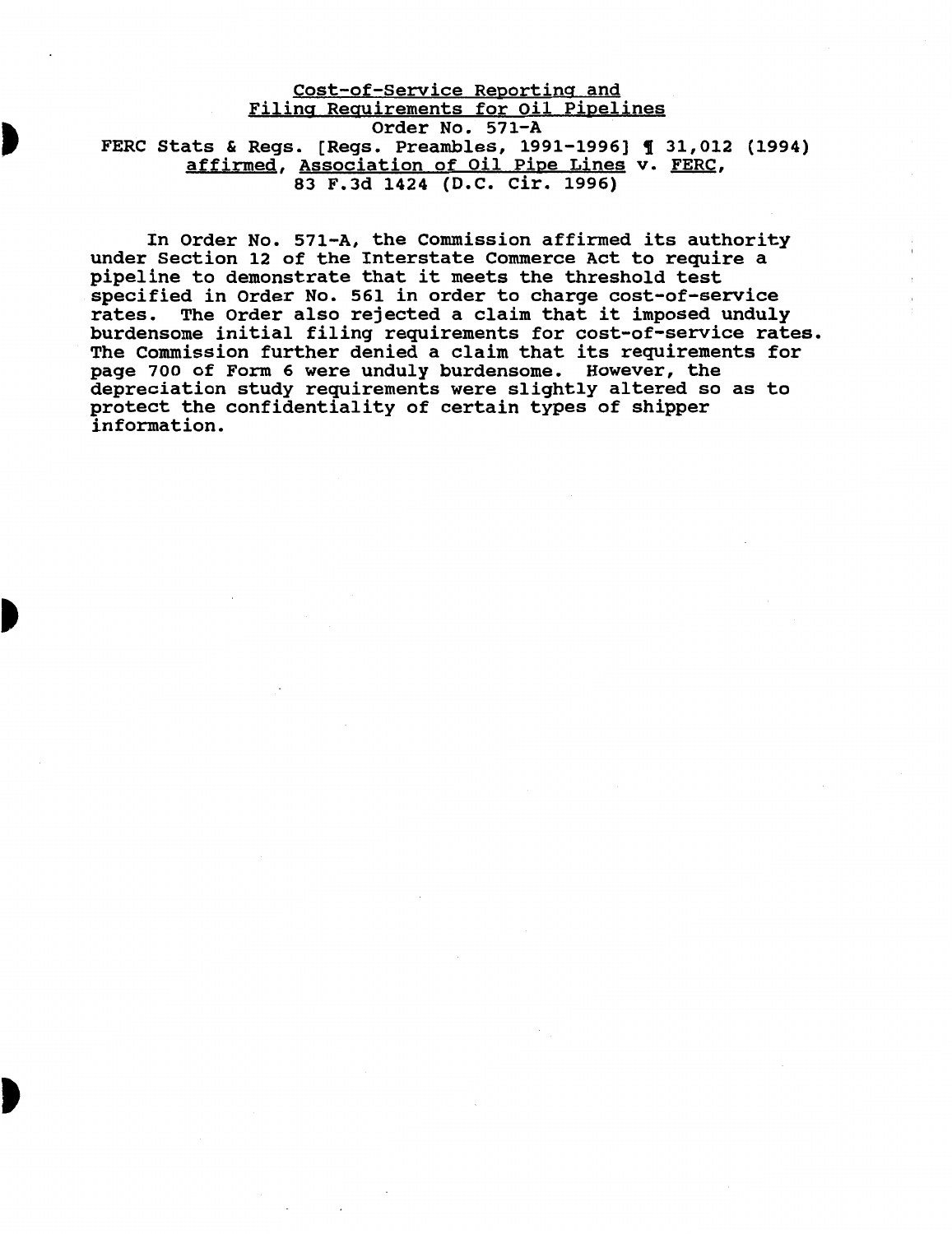Cost-of-Service Reporting and Filing Requirements for Oil Pipelines Order No. 571-A Order on Rehearing and Clarification FERC Stats.& Regs. [Regs. Preambles, 1991-1996] ¶ 31,012 (1994) affirmed, Association of Oil Pipe Lines v. FERC, 83 F.Jd 1424 (D.C. Cir. 1996)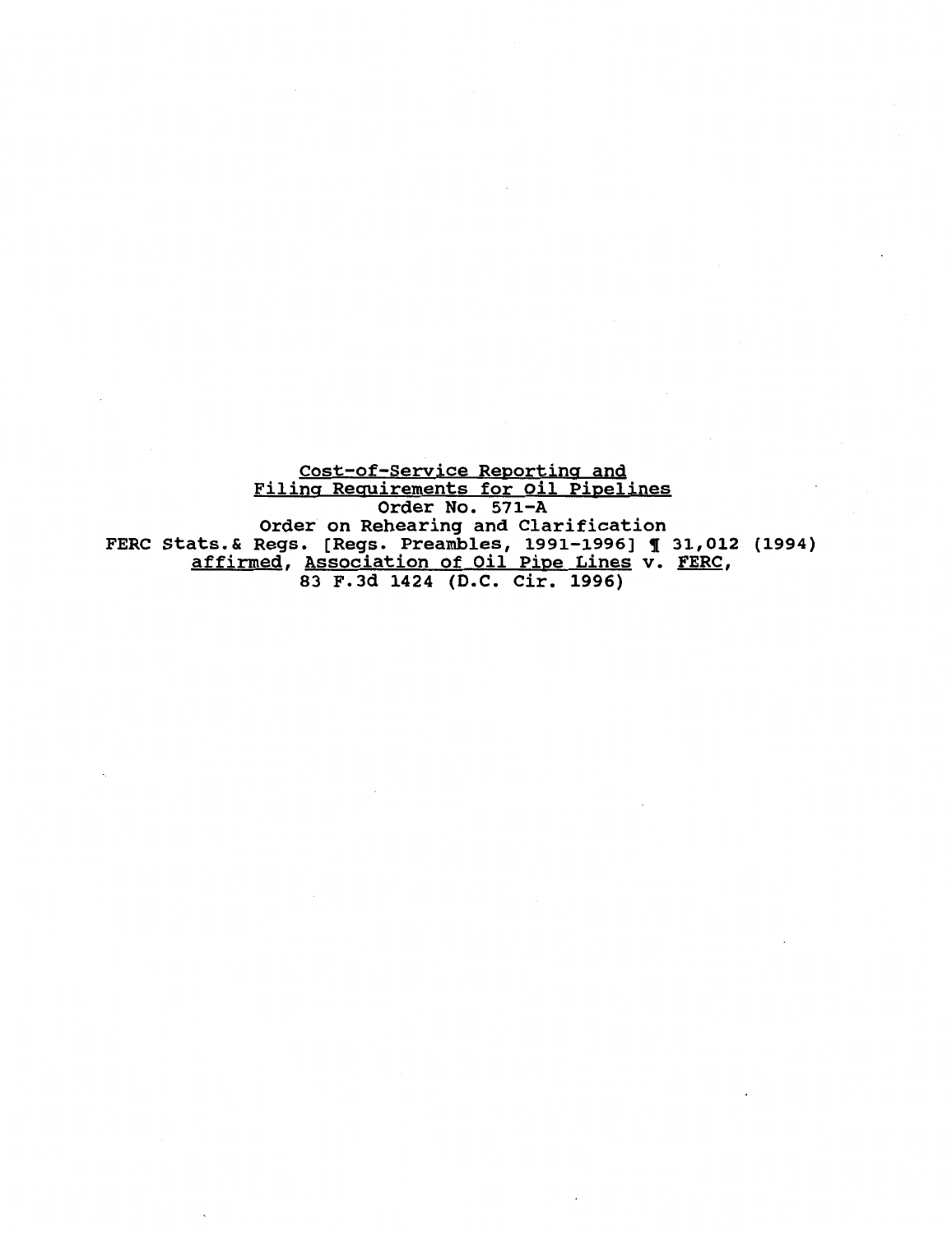ACTION: Final rule; Order on rehearing and clarification.

SUMMARY: The Federal Energy Regulatory Commission in ruling on a request for rehearing is making a minor change to its regulations that provide revised filing requirements for oil pipelines seeking to establish new or changed depreciation rates, and clarifying Order No. 571, issued October 26, 1994. The change is to ensure that the information provided is in a format that will protect individual shippers.

EFFECTIVE DATE: The amendment to the regulations is effective January 1, 1995.  $1995.$ 

FOR FURTHER INFORMATION CONTACT: Harris S. Wood, Office of the General Counsel, Federal Energy Regulatory Commission, 825 North Capitol Street, NE., Washington, DC 20426, (202) 208-0224.

SUPPLEMENTARY INFORMA-TION: In addition to publishing the full text of this document in the *Federal Register,* the Commission also provides all interested persons an opportunity to inspect or copy the contents of this document during normal business hours in Room 3104, 941 North Capitol Street, NE., Washington, DC 20426.

The Commission Issuance Posting System (CIPS), an electronic bulletin board service, provides access to the texts of formal documents issued by the Commission. CIPS is available at no charge to the user and may be accessed using a personal computer with a modem by dialing (202) 208-1397. To access CIPS, set your communications software to 19200, 14400, 12000, 9600, 7200, 4800, 2400, 1200 or 300 bps, full duplex, no parity, 8 data bits, and 1 stop bit. The full text of this document will be available on CIPS for 60 days from the date of issuance in ASCU and WordPerfect 5.1 format. After 60 days the document will be archived, but still accessible. The complete text on diskette in Wordperfect format may also be purchased from the Commission's copy contractor, La Dom Systems Corporation, also located in Room 3104, 941 North Capitol Street, NE., Washington, DC. 20426.

Before Commissioners: Elizabeth Anne Moler, Chair; Vicky A. Bailey, *]* ames *]* . Hoecker, William L. Massey, and Donald F. Santa, Jr.

# [, 31,012]

60 F.R. 356 (January 4, 1995)

18 CFR Part 347

[Docket No. RM94-2-001]

Cost-of-Service Reporting and Filing Requirements for Oil Pipelines; Order on Rehearing and Clarification

(Issued December 28, 1994)

AGENCY: Federal Energy Regulatory Commission.

**Federal Energy Regulatory Commission** 

## , 31,012

I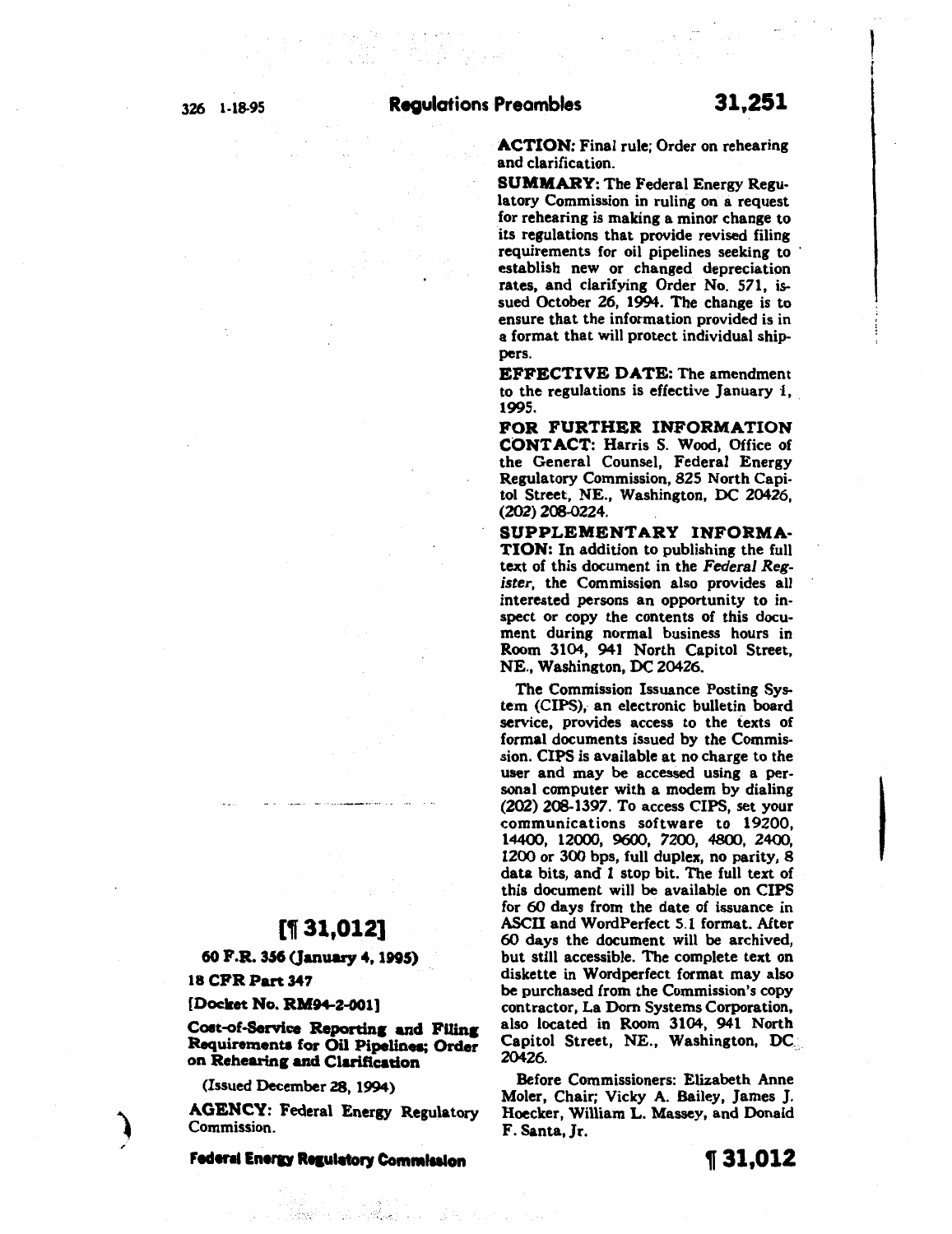---------- -

### Order on Rehearing and Clarification

(Issued December 28, 1994)

On October 28, 1994, the Federal Energy Regulatory Commission (Commission) issued Order No. 571, in which it established filing requirements for cost-ofservice rate filings for oil pipelines; filing requirements for oil pipelines seeking to establish new or changed depreciation rates; and new and revised pages of FERC Form No. 6, Annual Report for Oil Pipelines.1 On November 28, 1994, the Association of Oil Pipe Lines (AOPL) filed a request for rehearing and clarification of Order No. 571. As discussed below, the Commission clarifies Order No. 571, and grants in part and denies in part AOPL's request for rehearing.

### Discussion

A. AOPL argues that the Commission cannot prescribe initial filing requirements for cost-of-service rates in excess of requirements specified in Section 6 of the Interstate Commerce Act (ICA).2 Section 6(3) provides that a carrier must file a notice of rate change "which shall plainly state the changes proposed to be made in the schedule then in force and the time when the changed rates ... will go into effect; and the proposed changes shall be shown by printing new schedules ...." These requirements of Section 6(3) are preserved intact in sections 346.1(a) and (b) of the regulations adopted by the Commission in Order No. 571.3 Thus, AOPL's dispute is with section 346.l(c), which requires that an oil pipeline file statements and supporting workpapers to make an Opinion No. 154-B cost-of-service showing as set forth in section 346.2, on the basis that these requirements go beyond the limiting provisions of section 6(3).

<sup>1</sup> Cost-of-Service Reporting and Filing Requirements for Oil Pipelines, Order No. 571, 59 FR 59137 (November 16, 1994), *FERC Statutes*  and *Regulations*  $[$  31,006 (1994).

*z* 49 App. U.S.C. 1 (1988).

 $3$  See 18 CFR 342.1(a) and (b), to be effective January 1, 1995.

4 Revisions to Oil Pipeline Regulations Pursuant to the Energy Policy Act, Order No. 561, 58 FR *58785* November 4, 1993), *FERC Statutes*  and *Regulations* 130,985 (1993), order on reh'g and clarification, Order No. 561-A, 59 FR 40243 August 8, 1994), *FERC Statutes and Regula*tions **1**31,000 (1994). These orders are jointly

<sup>~</sup>**31,012** 

As the Commission explained in Order No. 571, the requirement that a pipeline file these statements and workpapers is justified, not by the filing of information as a part of a notice of rate change, but by the requirement of Order No. 561<sup>4</sup> that the oil pipeline meet the threshold test of demonstrating a substantial divergence between rates at the indexed ceiling level and the pipeline's cost of service. Rather than a "filing requirement" for a notice of rate change, the statements and workpapers must be filed to demonstrate that the pipeline is entitled to change rates on a cost-of-service basis as an exception to changing rates under the indexing methodology. The Commission relied on section 12 of the ICA as the statutory authority for requiring a pipeline to demonstrate that it meets the threshold test specified in Order No. 561.5 AOPL argues, however, that section 6 establishes initial filing requirements for a rate change and thus bars the Commission from requiring the threshold filings at issue here. The Commission disagrees.

Contrary to AOPL's contention, section 6(3) of the ICA is not a limitation on the Commission's authority to establish initial filing requirements but is rather no more than a specification of the form that a notice of a proposed change in rates must take. Thus, the Commission's requirements in section  $346.1(c)$  are not contrary to the ICA. Moreover, the Commission here affirms its view that section 12(1) confers on the Commission broad powers to regulate the transportation of oil by pipeline, including those that AOPL claims are precluded by section 6(3), and thus authorizes the Commission to establish reasonable filing requirements for a cost-of-service rate change proposal.<sup>6</sup>

referred to as "Order No. 561," unless the text clearly specifies otherwise.

<sup>5</sup> Section 12 provides, in material part, that "The Commission may obtain from such carriers ... such information as the Commission deems necessary to carry out the provisions of this chapter.... The Commission is authorized and required to execute the provisions of this chap $ter...$   $\blacksquare$ 

 $6$  Section 12(1) of the ICA as it existed on October 1, *1977,* governs the authority and duties of the Commission. See also 49 U.S.C. 1032l(a) which by Pubiic 'L&w 95-473, Oct. 17, 1978, 92 Stat. 1337, codified and restated in

·~·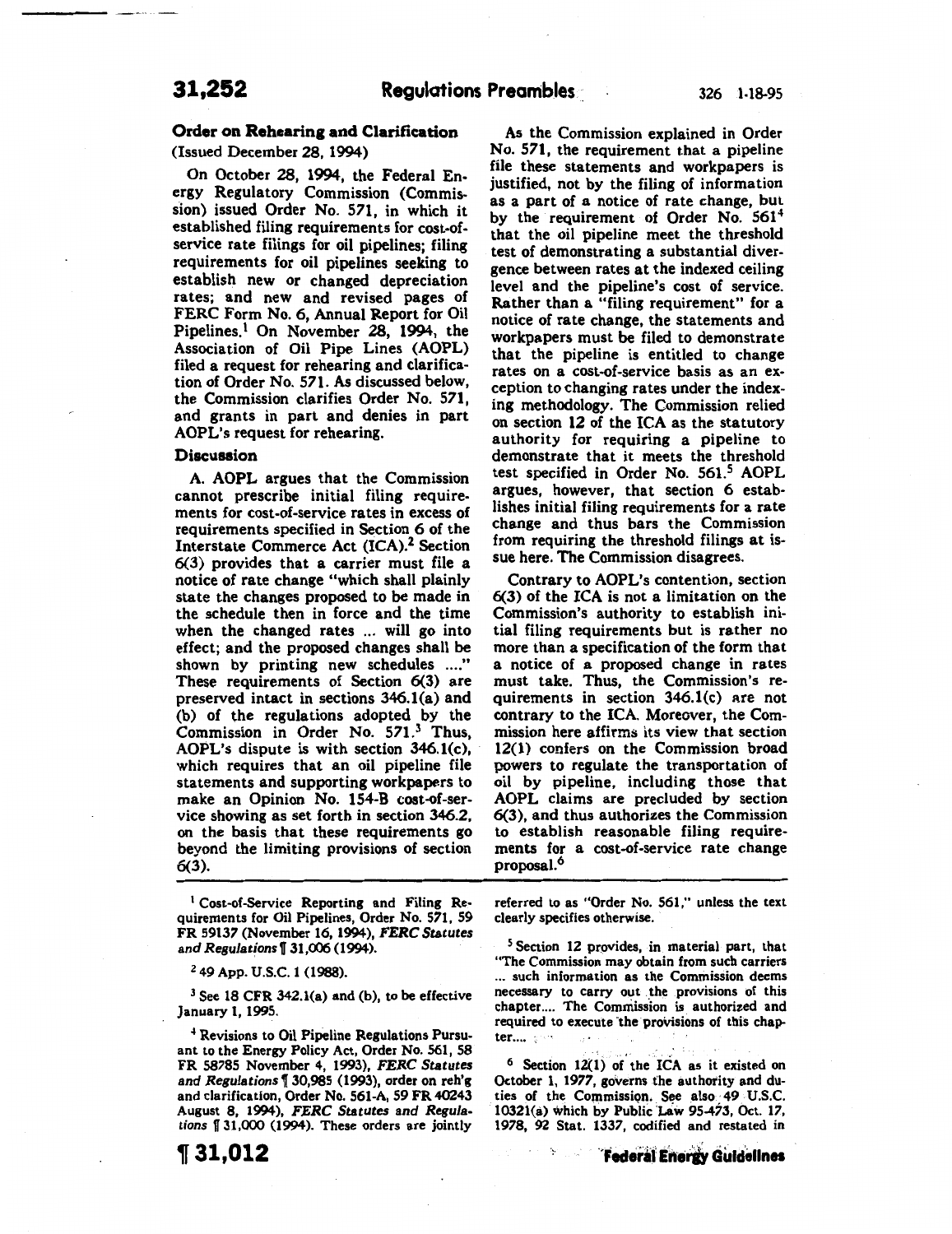Rehearing on this first specification error is therefore denied.

B. AOPL's second specification of error, that the Commission imposed unduly burdensome initial filing requirements for cost~of-service-based rates, is likewise without merit. AOPL claims that the Commission, by imposing any filing requirements, ignored its comments regarding the resulting burden that pipelines would have to· bear. AOPL's position, however, is based on the premise, already rejected, that section 6(3) bars any initial filing requirements. Thus, the thrust of AOPL's argument is that any initial filing requirement other than a mere notice of the rate change proposed, regardless of what it might be, is too burdensome for pipelines to bear. The Commission disagrees. The Commission recognizes that there is a filing burden for pipelines that seek to opt out of indexing. However, because indexing is the Commission's prescribed, generally applicable ratemaking methodology, the Commission has concluded that a pipeline must as a threshold matter justify an exception to that methodology when it files for cost-of-service rates. As described earlier, it is well within the Commission's broad regulatory powers to determine how an oil pipeline is to secure permission to charge rates based on a method that deviates from the generally applicable method.

Contrary to AOPL's claims, the Commission has required only that data necessary for a pipeline to show whether there is a substantial divergence between its cost of service and revenues at the index ceiling rate and thus whether it warrants an exception to indexing. In fact, the Commission chose not to require certain other additional data. For example, it did not require a filing of individual point-topoint cost-of-service calculations in the

(Footnote Continued)

comprehensive form, without substantive change, the material part of section 12(1). Section 10321(a) provides:

The Interstate Commerce Commission shall carry out this subtitle. Enumeration of a power of the Commission in this subtitle does not exclude another power the Commission may have in carrying out this subtitle. The Commission may prescribe regulations in carrying out this subtitle.

*<sup>7</sup>*Order No. 571, mimeo at p. II.

8 42 U.S.C. 7172 note (West Supp. 1993).

**Federal Energy Regulatory Commission** 

initial filing of notices of rate change, recognizing that the burden of such a requirement would not be justified, particularly since the initial filing need only show that there is a substantial divergence between the costs of the pipeline, as reflected in Statement A, and the revenues that would be produced by the indexed ceiling rates, as reflected in Statement G.' Thus, the Commission was not arbitrary in its assessment of minimum filing needs but rather carefully balanced the need for threshold information against the burden that filing requirements could impose on pipelines.

Rehearing on this second specification of error is therefore denied.

C. AOPL's third specification of error, that the Commission erred in determining that new Page 700 of Form No. 6 would impose only a minimal burden on oil pipelines, is denied. In Order No. 571, the Commission explained in detail why it believed page 700 of Form No. 6 is necessary for carrying out its regulatory responsibilities under the ICA and the Energy Policy Act of 1992.8 It described the benefits to the shippers of having this information available as an initial "substantial divergence" screen for pipeline rate filings, and as a means of testing the performance of the index when compared to individual indexed rates.<sup>9</sup> Nothing in AOPL's request for rehearing· persuades the Commission to modify its requirements for page 700.

It is correct that if viewed in isolation, the inclusion of Page 700 in the Form No. 6 would increase the reporting burden on oil pipelines. However, viewed as a whole, Order No. 571 will reduce the overall individual oil pipeline reporting burden, since it reduces or eliminates many of the other reporting requirements formerly in the Form No. 6.<sup>1</sup> 0 Further, with the over-

#### 9 Order No. 571, mimeo at pp. 16-24.

<sup>10</sup> The Commission found, in Order No. 571, that ''The final rule will reduce the existing reporting burden associated with Form No.6 by an estimated 1,628 hours annually, or an aver-. age of II hours per response based on an estimated 148 responses. This estimate includes the additjon of two new schedules, the elimination of several schedules, and increasing the reporting thresholds for which oil pipelines must analyze and report certain data." Order No. 571, mimeo at p. 4.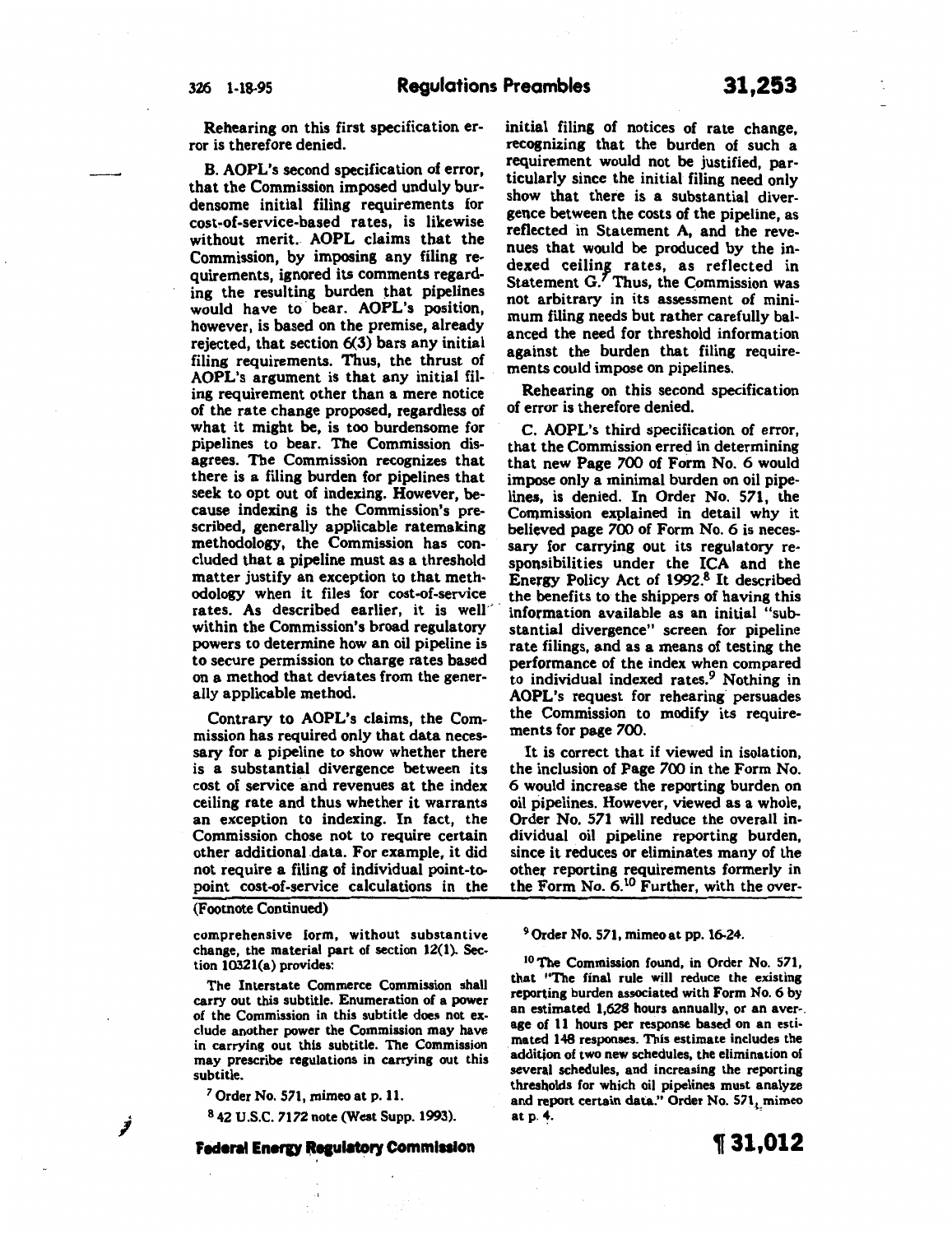all reduction in regulatory burden to be accomplished by the use of the indexing methodology, the addition of Page 700 as a safeguard should cause minimal additional burden.<sup>11</sup>

While the initial computation for some of the companies which have not performed the Opinion No. 154-B calculation may be somewhat lengthy and may result in an initial, one-time burden for these companies because of the need to bring the data forward from 1984 to the current year, any initial burden on making the calculations is outweighed by the benefits of having the information available to the Commission to carry out its regulatory responsibilities. In addition, for each year subsequent to the initial computation, it would only be necessary for a company to update the schedules for the most current . year. Thus, the minimal burden imposed in preparing and filing new page 700 is entirely justified when compared to the benefits to shippers and the Commission of having the information called for by this new page.

D. The Commission grants rehearing as to AOPL's allegation that the Commission erred in retaining depreciation study requirements that could result in the disclosure of confidential shipper information in contravention of the ICA. In Order No. 571, the Commission required that an oil pipeline that desires to establish initial depreciation rates or to change its existing depreciation rates file certain information supporting such a rate. The Commission, in response to comments on the Notice of Proposed Rulemaking (NOPR) in this docket, recognized that certain information which had been proposed in the NOPR might lead to such disclosure, and therefore modified the information originally proposed, providing that the information required by section  $347.1(e)$ (vi) of the regulations should be provided in a format that would prevent disclosure of information which would violate the ICA. It left to the pipeline the specifics of the format to be used to provide such information.<sup>12</sup> Moreover, the Commission also suggested that the pipe~

11 According to AOPL's own numbers, contained in Attachment A to AOPL's comments filed in this proceeding on September 8, 1994, the burden of producing page 700 shown by some companies is as small as four hours per year

'If 31,012

line could request confidential treatment of the information it provides. $13$ 

--------------~-~---~··~•·a .. z •.t ........

It was the Commission's intent that the caveats expressed not be limited to section 347.1(e)(vi), but rather apply to all the Part 347 information that would be provided by pipelines. Therefore, the regulations will be modified to reflect that information required by Part 347 of the regulations, release of which would violate Section 15(13) of the ICA, must be provided in a format that will protect any individual shipper. Moreover, the general statement in Order No. 571 that the information provided will be publicly available unless specific confidential treatment is sought by the carrier is still applicable. <sup>14</sup>

E. Finally, AOPL seeks clarification regarding the use of new Page 700 of Form No. 6, in particular the significance of the statement that this schedule would "permit a shipper to cornpare the change in a shipper's individual rate with the change in the pipeline's average company-wide barrel-mile rate."<sup>15</sup> AOPL claims such a comparison appears to tell a shipper nothing concerning the justness and reasonableness of an individual rate. The information reported on Page 700 will show how a pipeline's average barrel-mile rate changes from one year to the next. A shipper can then compare the yearly percentage change in the average barrel-mile rate with the yearly percentage change in the rate it is charged to determine whether there is a substantial divergence between the rate of change in the two figures such as to warrant a challenge to an indexed rate. Thus, the Page 700 information alone is not intended to show what a just and reasonable rate should be.

*The Commission* orders:

The request for rehearing and clarification is granted in part and denied in part, as reflected in the body of this order.

#### List of Subjects in 18 CFR Part 347

Pipelines, Reporting and recordkeeping requirements.

By the Commission.

 $12$  Order No. 571, mimeo at p. 34.

<sup>13</sup>*Id.* 

14 Order No. 571, mimeo at p. 34.

1 5 Order No. 571, mimeo at p. 17.

#### **Federal Energy Guidelines**